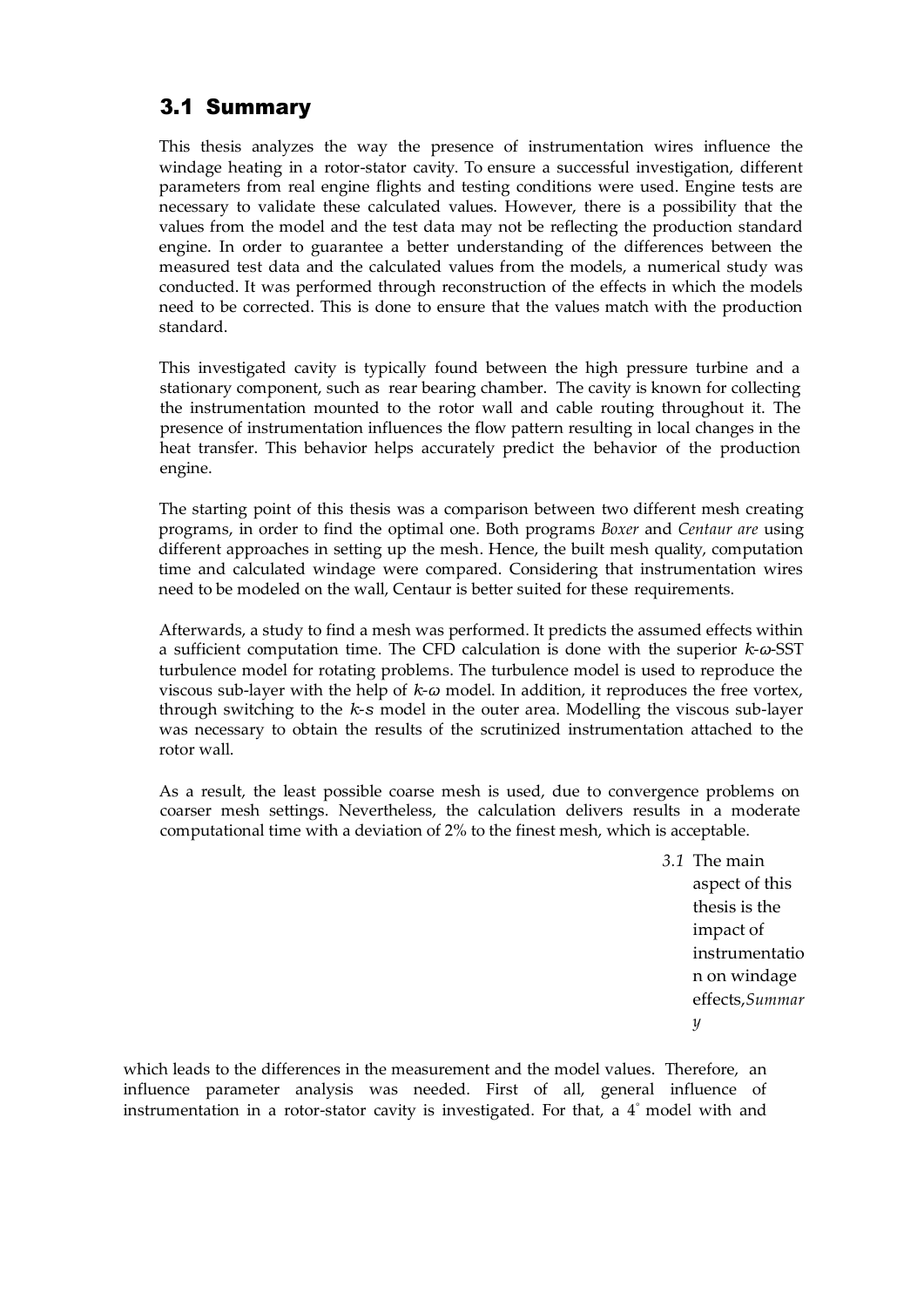without instrumentation is used. As it turns out, the instrumentation wire leads to additional wall shear stress, due to the form drag and viscous forces. This directly contributes to the windage equation.

The parameter analysis emphasizes that a linear trend appears with spool speed variation for different amounts of instrumentation. Moreover, the power conditions are depending on the different boundary conditions, such as spool speed, inlet mass flow and temperature. The conditions have a linear trend over the variation on the amount of cables as well.

The variation of the inlet mass flow shows that less mass flow has slighlty differences in windage heating from the nominal condition. On the other hand, doubling up the inlet mass flow leads to bigger deviation from the nominal one, although the air temperature did not change much in comparison to the nominal air temperature. The reason for this is that a higher mass flow in the cavity has a bigger impact on the windage heating, due to more contribution of the instrumentation wires on the rotor drag. Higher velocities at the inlet appear plausible with the continuous equation. The result is a throughflow of the fluid throughout the cavity with higher velocity magnitude. In that case, the air temperature did not change much compared to the nominal one.

Another point of investigation was the shape of the instrumentation. First, the wires were changed in the thickness within the cable tolerances, later with an even broader increase of the thickness. The result was slight differences in windagethat were calculated in these cases.

Furthermore, shortening up the cable into its half led to a decrease of 25% in comparison to the longer wire. Additionally, a circumferential mounted cable was investigated. It was assumed that a circumferential cable, which is laid in the flow direction will not have a big impact.

The outcome was that circumferential cables with a small gap to each other, increase the windage within 2% deviation in comparison to the case without instrumentation. This is insignificantly low in comparison with 44% increase of windage with radial mounted cables at the same sector size model. This knowledge should be considered when a cable routing is done.

A much bigger impact has the interaction of the cables. A reduced gap size led to a nonlinear decrease of the windage results. Due to computing error with the mesh settings, the cables could not be modeled right next to each other. It is assumed that this configuration will decrease the windage effect distinctly. This needs to be considered when the instrumentation wires are attached to the engine components. Nevertheless, the result is that a smaller gap between the cables decreases notably regarding the windage heating.

The last variation was the inlet swirl ratio. A lower swirl ratio in the inlet had a high impact on windage heating. This was due to the additional rotor work done on the fluid,